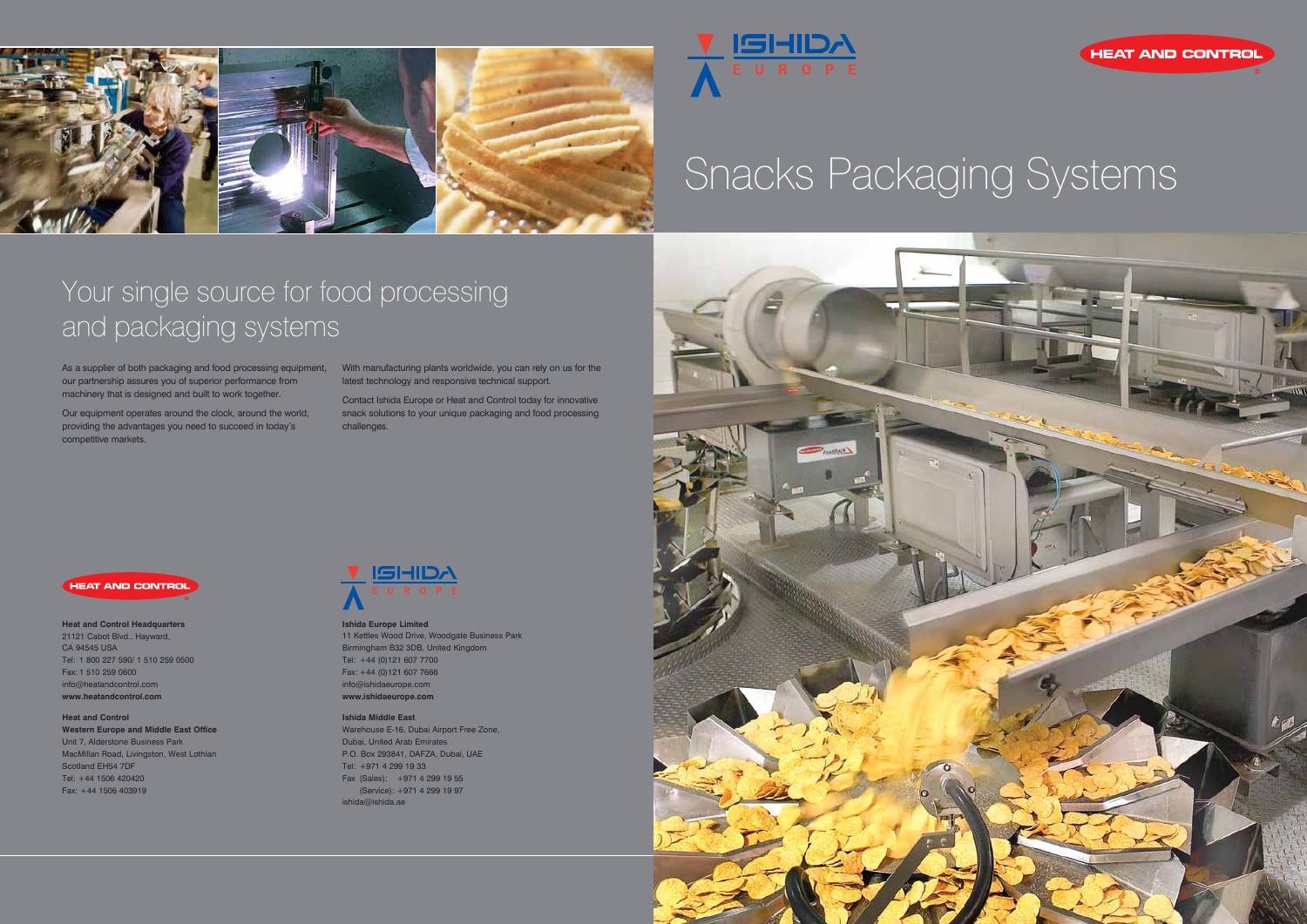



- practical industry knowledge in your sector
- Global applications experience including chips, tortilla corn snacks, extruded snacks, nuts, pretzels, fruit snacks and nuts
- R&D resources and commitment to support both continuous improvement and major innovation
- Solutions include consultancy and project management, complete packing lines, multihead weighers, distribution and topping systems, X-Ray inspection systems, snackfood bagmakers, checkweighers, traysealers, weigh-price-labellers and pick-and-place systems

We take the time to understand your products and goals, and then design and build the best possible line for your application. Depending on your needs, we can provide a single piece of equipment, or take total responsibility for an entirely new packaging system.

## **Innovation** Knowledge Commitment **Experience Quality** Precision Performance

## Packaging Systems

### Superior machinery and technical support comes in one package from the Ishida Europe and Heat and Control partnership

As Partners we are able to supply process, weighing, product handling, container filling and inspection systems for all snack products backed by the industry's best after-sale support.

Regardless of project scope, our partnership promises unparalleled manufacturing quality and performance backed by years of experience and technical resources from around the world, from the industry leaders in their respective fields.

# Introduction

*For systems of all sizes, and for all snacks applications, our partnership provides a one-stop service to meet your production and budget requirements.*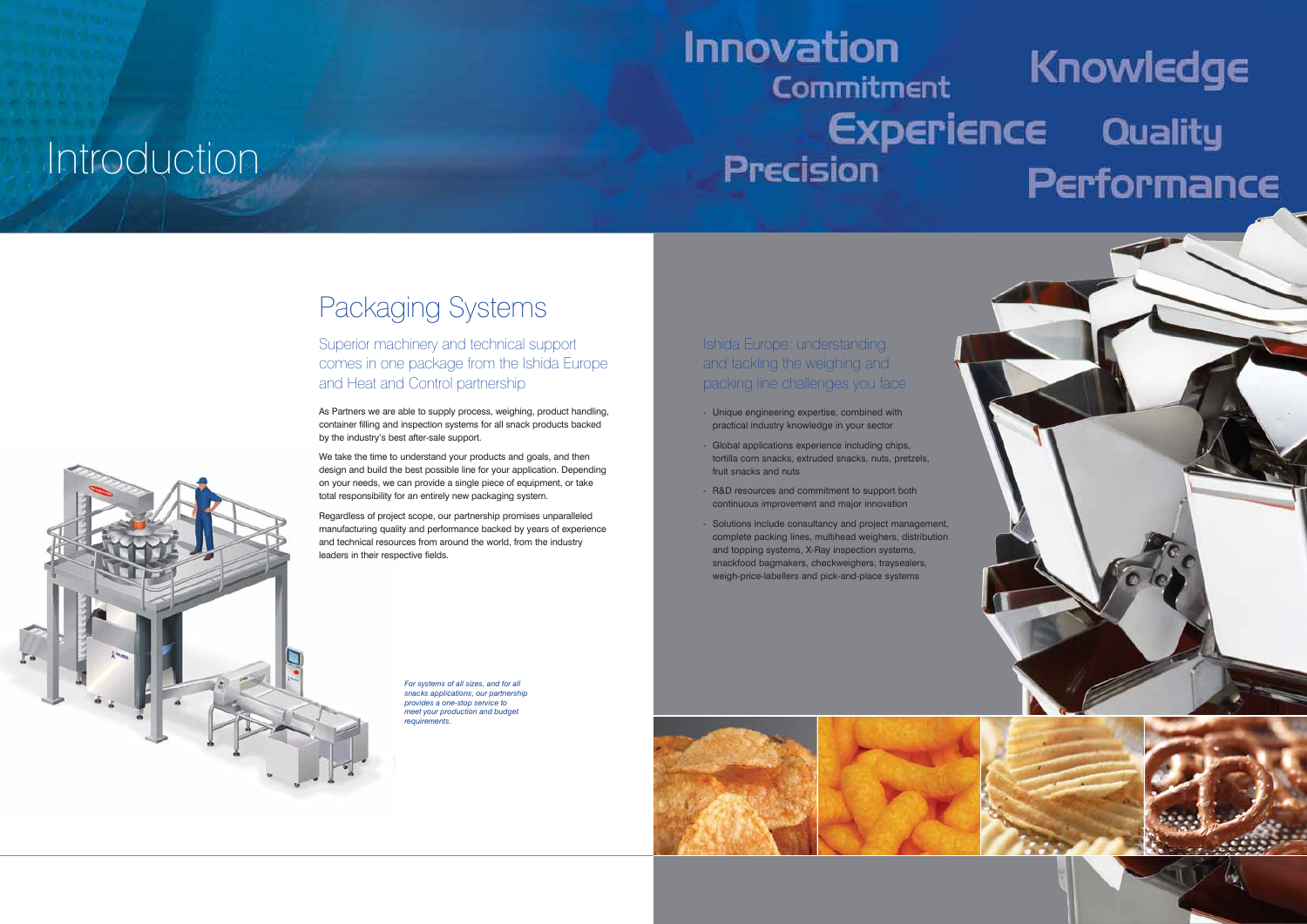### 1. Fryers

- Uniform oil heating for evenly cooked products Ease of access for cleaning Heavy duty construction for high volume
- 
- continuous production

• Advanced circulation system reacts quickly to changes in product load

### 5. Bagmaker

- High speed continuous motion bagmaker with production speeds up to 180bpm on snacks
- 
- Best in industry pack appearance Low waste levels at high speed with product stripping of the sealing area.
- Integration with Ishida's high speed multihead weigher for a single source system

### 4. Multihead weigher

- 
- 
- 
- Reduce factory flavour changeover times Increased flavouring production flexibility Easy removable lightweight plastic drum Can be used in a proportional feedback system from the weigher to give continuous and even flavour distribution
- High speed multihead weigher with a range suited to Ishida's high speed snack bagmakers
- Low product giveaway making daily production savings
- Multiple advanced weighing calculations for optimum weighing efficiency
- Ease of operator use with touch screen control

2. Fast back conveyor

• Reduced product breakage and coating loss • Programmable speed control • Quieter work environments • Instant start/stop optimises product delivery • Proportional feed available for on head seasoning



### 6. Checkweigher

- High speed check weigher solution for snacks lines
- 
- Ensures factory pack quality and accuracy Integration into Ishida's Data Capture System for accurate factory analysis
- Ease of cleaning with hygienic design Simple intuitive operation
- 



### 7. X-ray

- Bulk product or box X-ray solution for snack products
- Non-destructive test for metal and non-metal contaminants in final packaged products
- In production testing verification for maximising line efficiency
- Brand protection against contaminant customer complaints, ensuring customer product confidence and safety

# The solution

## Snacks Line



1